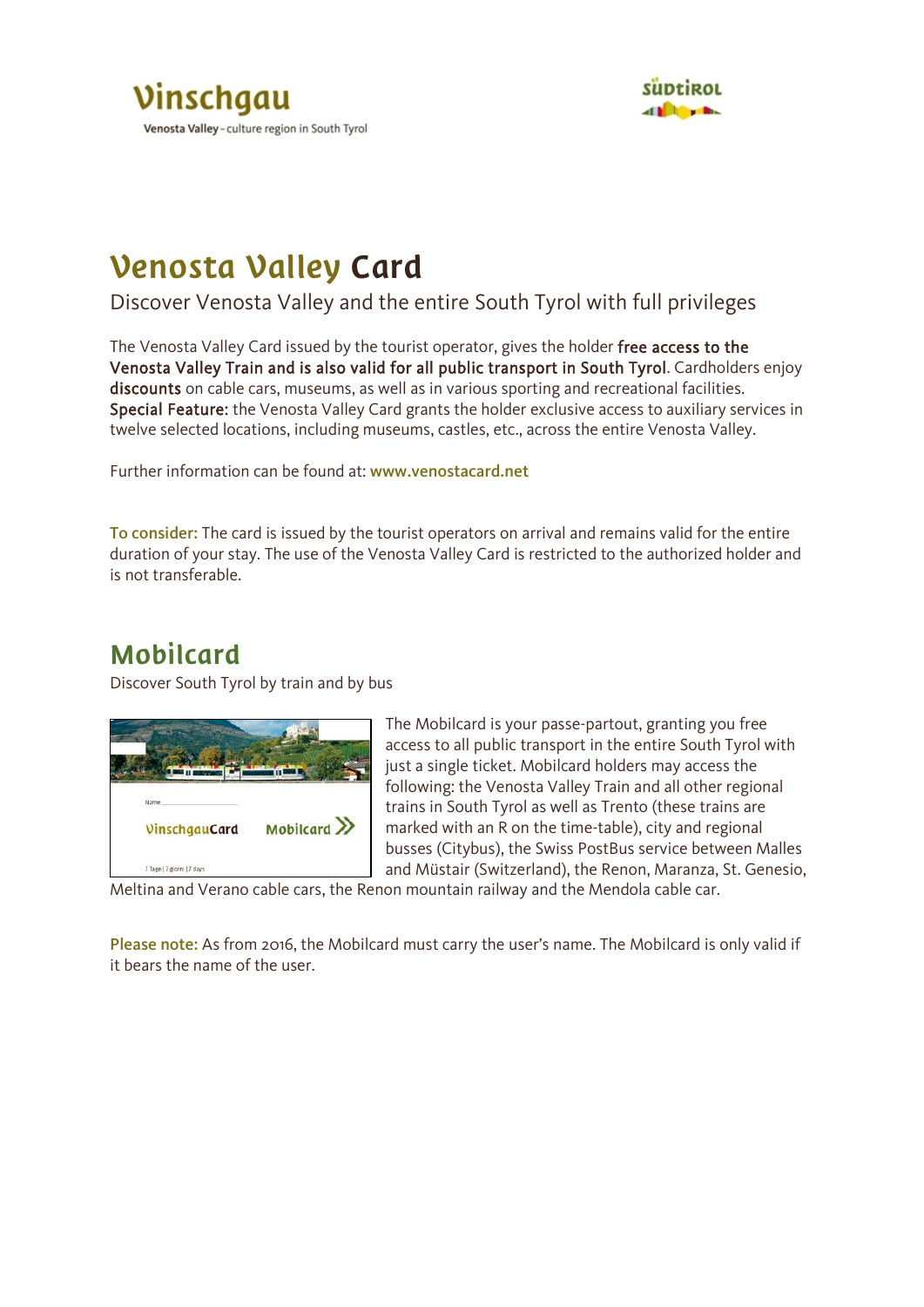## Enjoy Discounts

at the following businesses and locations

| <b>Cable Car and Chairlift</b>                                                                                                                                   | Location               | <b>Discount</b> | Tel               |
|------------------------------------------------------------------------------------------------------------------------------------------------------------------|------------------------|-----------------|-------------------|
| Belpiano Cable Car*                                                                                                                                              | Resia                  | $-10%$          | +39 0473 63 33 33 |
| Malga S. Valentino Cable Car*                                                                                                                                    | S. Valentino alla Muta | $-10%$          | +39 0473 63 46 28 |
| Watles Chairlift*                                                                                                                                                | Malles                 | $-10%$          | +39 0473 83 54 56 |
| Solda Cable Car*                                                                                                                                                 | Solda                  | $-10%$          | +39 0473 61 30 47 |
| Orso Chairlift*                                                                                                                                                  | Solda                  | $-10%$          | +39 0473 61 30 47 |
| Pulpito Chairlift*                                                                                                                                               | Solda                  | $-10%$          | +39 0473 61 30 47 |
| Trafoi Chairlift*                                                                                                                                                | Trafoi                 | $-10%$          | +39 0473 61 30 47 |
| Malga Tarres Chairlift                                                                                                                                           | Tarres / Laces         | - 1.00 Euro     | +39 0473 62 31 09 |
| S. Martino in Monte Cable Car                                                                                                                                    | Laces                  | - 1,00 Euro     | +39 0473 62 22 12 |
| Unterstell Cable Car                                                                                                                                             | Naturno                | - 10%           | +39 0473 66 84 18 |
| Texelbahn Cable Car                                                                                                                                              | Parcines               | - 10%           | +39 0473 96 82 95 |
| $\mathbf{u} = \mathbf{1}$ , $\mathbf{1}$ , $\mathbf{1}$ , $\mathbf{1}$ , $\mathbf{1}$ , $\mathbf{1}$ , $\mathbf{1}$ , $\mathbf{1}$ , $\mathbf{1}$ , $\mathbf{1}$ |                        |                 |                   |

\*reduced tariffs during the summer season only

| Culture                                                   | Location           | <b>Discount</b> | Tel.              |
|-----------------------------------------------------------|--------------------|-----------------|-------------------|
| Altfinstermünz Castle                                     | Pfunds (A)         | $-1.00$ Euro    | +43 54 74 20 042  |
| Guided tours of the old WWII bunker                       | Curon              | $-10%$          | +39 0473 63 31 01 |
| Museum of Monte Maria Abbey                               | <b>Burgusio</b>    | $-20%$          | +39 0473 84 39 80 |
| Convent of St. John, UNESCO World Cultural Heritage Sites | Müstair (CH)       | $-2,00$ CHF     | $+41(0)818516228$ |
| Venosta Valley Museum                                     | Sluderno           | $-10%$          | +39 0473 61 55 90 |
| aquaprad Visitors Center                                  | Prato allo Stelvio | $-10%$          | +39 0473 61 82 12 |
| naturatrafoi Visitors Center                              | Trafoi             | $-10%$          | +39 0473 61 20 31 |
| Lasa Cultural Guided Tours                                | Lasa               | - 0,50 Euro     | +39 0473 62 63 42 |
| culturamartell Visitors Center                            | Martello           | $-10%$          | +39 0473 74 50 27 |
| Castelbello Castle                                        | Castelbello        | $-10%$          | +39 0473 62 41 93 |
| S. Proculus Museum                                        | Naturno            | $-$ 0,50 Euro   | +39 0473 67 31 39 |
| <b>Typewriter Museum</b>                                  | Parcines           | $-10%$          | +39 0473 96 75 81 |
| Train World                                               | Parcines           | $-10%$          | +39 0473 52 14 60 |
| Bad Egart Imperial and Royal Museum                       | Parcines           | $-10%$          | +39 0473 96 73 42 |
| Birds of Prey Flying Demonstration                        | Tirolo             | - 1,00 Euro     | +39 0473 22 15 00 |
| <b>Fruit Growing Museum</b>                               | Lana               | $-$ 0,50 Euro   | +39 0473 56 43 87 |

| Cycling                         | Location | <b>Discount</b> | Tel.               |
|---------------------------------|----------|-----------------|--------------------|
| Venosta Valley Bikeshuttle      | Malles   | $-10%$          | +39 320 3 11 45 52 |
| Südtirolbike Bike School Malles | Malles   | $-10%$          | +39 328 5 62 43 45 |

| Local products and specialities from Venosta Valley | Location | <b>Discount</b> | Tel.              |
|-----------------------------------------------------|----------|-----------------|-------------------|
| Farm Consortium (Leather and Furs)                  | Malles   | $-10%$          | +39 0473 83 14 21 |
| Steiner Biological Distillery (Guided Tours)        | Malles   | $-20%$          | +39 0473 83 11 86 |
| PUNI Distillery (Guided Tours)                      | Glorenza | $-20%$          | +39 0473 83 55 00 |
| Venustis Chocolate Tasting                          | Lasa     | $-10%$          | +39 0473 62 65 85 |
| Kräuterschlössl Mountain Herbs (Guided Tours)       | Coldrano | $-10%$          | +39 0473 74 23 67 |
| Winery Meran Burggräfler (cellar tour)              | Marlengo | $-10%$          | +39 0473 44 71 37 |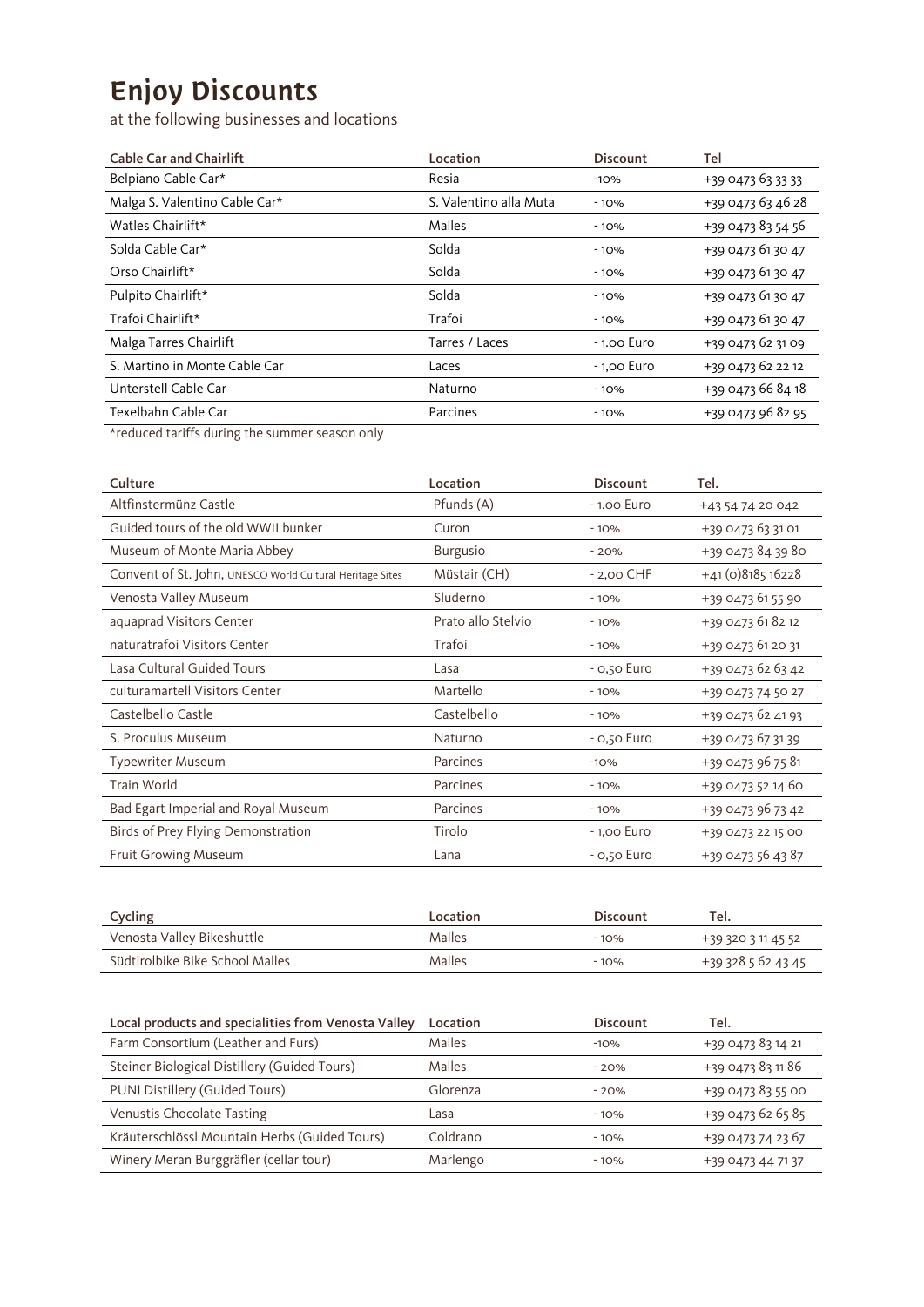| Sports and adventure                           | Location           | <b>Discount</b> | Tel.               |
|------------------------------------------------|--------------------|-----------------|--------------------|
| Boat ride around Resia Lake on the MS Hubertus | Curon              | $-10%$          | +39 0473 63 31 26  |
| Guided Motorcycle Tours - Hotel am Reschensee  | Resia              | $-10%$          | +39 0473 63 31 17  |
| Sport&Well Indoor and Outdoor Pools            | Malles             | $-10%$          | +39 0473 83 15 90  |
| Prato allo Stelvio Outdoor Pool                | Prato allo Stelvio | $-10%$          | +39 0473 61 60 34  |
| Vill Biological Stables                        | Silandro           | $-10%$          | +39 0473 62 12 67  |
| Guided Motorcycle Tours - Landhotel Anna       | Silandro           | $-10%$          | +39 0473 73 03 14  |
| Tennis, Miniature Golf- Leisure Facility       | Silandro           | $-10%$          | +39 0473 62 13 22  |
| Archery at the Bogensport Alpen                | Laces              | $-10%$          | +39 335 7 36 10 41 |
| Ötzi Rope Adventure Park                       | Senales Valley     | $-2,00$ Euro    | +39 335 5 85 30 07 |
| Aguavventura Outdoor Pool Naturno              | Naturno            | $-$ 0,60 Euro   | +39 0473 66 80 36  |



### Bici Alto Adige/Südtirol Rad

The ideal all-in-one cycle-rental service to help you explore the Venosta Valley on two wheels

Your Venosta Card entitles you to a **10% discount** on any bike rental at the following Bici Alto Adige bike rental outlets in the Venosta Valley: Resia/Reschen, Malles/Mals, Spondigna/Spondinig, Silandro/Schlanders, Laces/Latsch, Naturno/Naturns and Merano/Meran.

Information on seasonal opening hours at: www.bici-altoadige.it Phone: +39 0473 20 15 00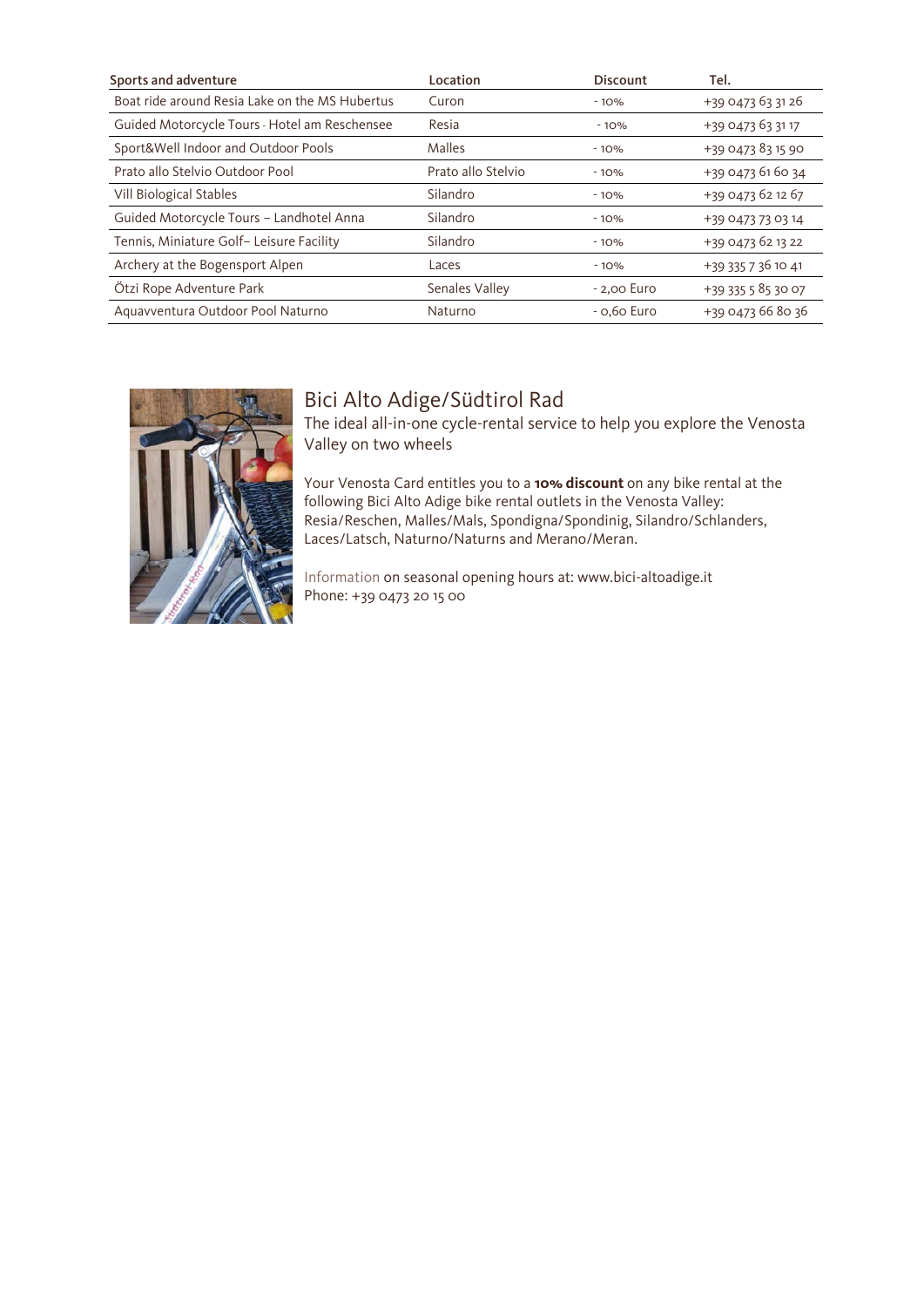# Venosta Valley Card Premium

A special feature of the Venosta Valley Card, are the special privileges granted to cardholders. These include extra services in 12 selected locations around all the Venosta Valley, as follows:

### 1. Antique Crafts - Wool Felt-Making

For Venosta Valley Card holders only: At the Vallelunga "Erlebnisschule", Mary the farmwoman demonstrates how felt is made and shows some of the ways this special type of sheep's wool can be utilised.

Price: Euro 4.00 adults Euro 10.00 families

### 2. Monte Maria Abbey

For Venosta Valley Card holders only: Museum entry and visit to the monks' chancel Price: Euro 4.00

### 3. Watles Adventure Mountain

For Venosta Valley Card holders only: Learn the basics of archery at the 3D shooting-range at Watles. Price: Euro 10.00

(equipment included)

### 4. Coira Castle

For Venosta Valley Card holders only: Spend one hour photographing among the arches of the loggia and the armoury. Permission to take photos inside the castle Price: Euro 6.00 adults Euro 10.00 (including guided tour)

### 5. Glorenza, the Medieval Town

For Venosta Valley Card holders only: Inside the ancient walls: one visit, three exhibitions Price: Euro 7.00

## 6. Baking Bread – The Traditional Homemade Venosta 'Paarl' Peasant Loaf

For Venosta Valley Card holders only: Witness the transformation from grain into the typical Venosta peasant loaf.

Price: Euro 10.00 adults Euro 5.00 children

### 7. Stelvio National Park, Trafoi

For Venosta Valley Card holders only: Visits to the Alpine pasture in the Stelvio National Park with dairy cheese tasting

Price: Euro 5.00

### 8. Lasa Marble

For Venosta Valley Card holders only: Guided tour of Lasa, the marble town, with a small marble souvenir gift Price: Euro 8.00 adults Euro 3.00 children up to 12 years